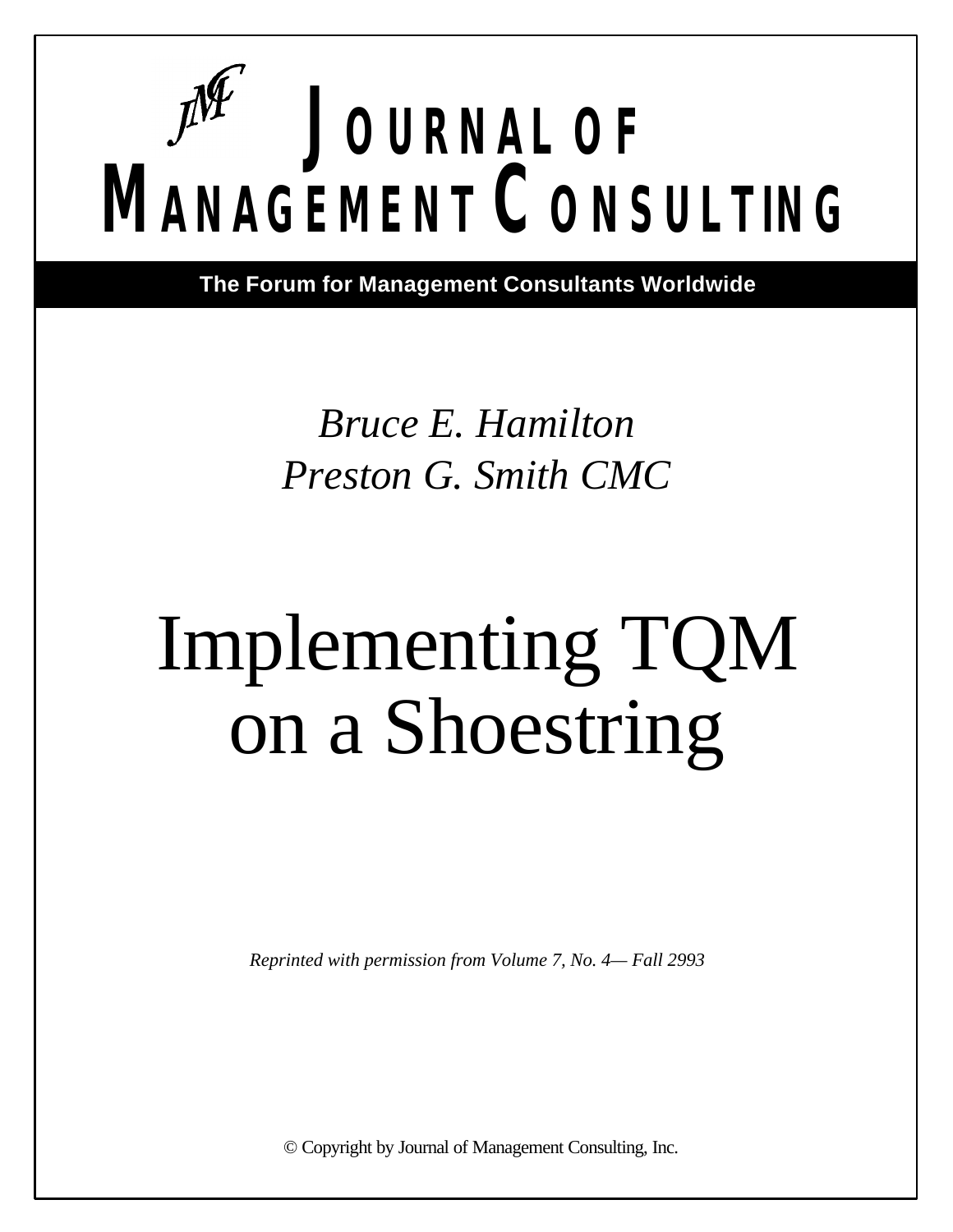### Implementing TQM on a Shoestring

Bruce E. Hamilton, Preston G. Smith CMC

Total quality management (TQM)<br>may be the most widely em-<br>braced new management apmay be the most widely embraced new management approach in years. Corporate managers need help in getting started with TQM, and consultants are well placed to provide this help. Yet, the small client firm, which constitutes the bulk of this consulting market, typically has a meager consulting budget. In this article we explore TQM consulting, using for an example a small manufacturer that introduced a world-class TQM system on a shoestring.

#### *The TQM Movement*

The world is undergoing a quality revolution, driven in part by global competition, partly by Japanese successes, and also by new understandings of what constitutes quality. For example, we no longer believe it costs extra to provide quality; we know that doing things right the first time is actually less costly.

We're also seeing that quality isn't something that pertains only to the factory floor. To be effective it must pervade all parts of the business and apply even to those with no factories. Thus, we speak of total quality as a businesswide term and institute corporate programs of total quality management.

To improve industrial competitiveness, the U.S. government has instituted the Baldrige Quality Awards. Leading companies have won the award and their success has encouraged others to do likewise. Sometimes

*A fertile field awaits the small or solo consulting firm: introducing Total Quality Management (TQM) to small businesses. Two experts describe a successful case history and offer a wide array of sources to guide consultants. They show that it doesn't cost extra to provide quality, as many believe, and that doing things right in the first place is actually less costly. So onward and upward with TQM!*

it's more than just encouragement; some companies require their suppliers to go through the demanding Baldrige Award application process just to show the supplier where to improve.

Apart from the Baldrige Award, many companies trying new manufacturing processes, such as just-in-time production, require their suppliers to start quality programs to ensure that parts are error-free, eliminating timeconsuming inspections.

The pressure for a TQM program comes from Europe, too. The European Community has established regulations

requiring any company—inside or outside of Europe—to comply with a complex TQM system called ISO-9000 if they want to sell their goods in Europe. The ISO-9000 requirement comes along just as economic pressures are encouraging U.S. companies to develop foreign markets. (See sidebar on page 12.)

Large companies have had corporate TQM programs for some years. Often their internal efforts have been bolstered by large consulting firms, which help to plan, implement, and assess TQM programs. Now the need for a TQM program is trickling down to the small companies, with fewer resources. The need is just as strong, and it's driven by the same factors. Yet it's not so clear to the small firm how to get started with TQM, nor is it so apparent to the consultant how to help implement TQM on a shoestring.

Many companies defer TQM projects because of their perceived high costs and time commitments. The manager's problem of wedging a qualityimprovement project into an already

*Bruce E. Hamilton is vice president of operations for United Electric Controls Co. and has held positions in sales promotion, computer systems, and materials management. He is a Shingo Prize examiner and a director of the Watertown Manufacturing Roundtable.*

*Preston* C. *Smith is a principal with New Product Dynamics, West Hartford, Conn. He wrote* Developing Products in Half the Time *(Van Nostrand Reinhold, 1991) and works with manufacturing companies to accelerate new product development. He is president of the New England chapter of the Institute of Management Consultants.*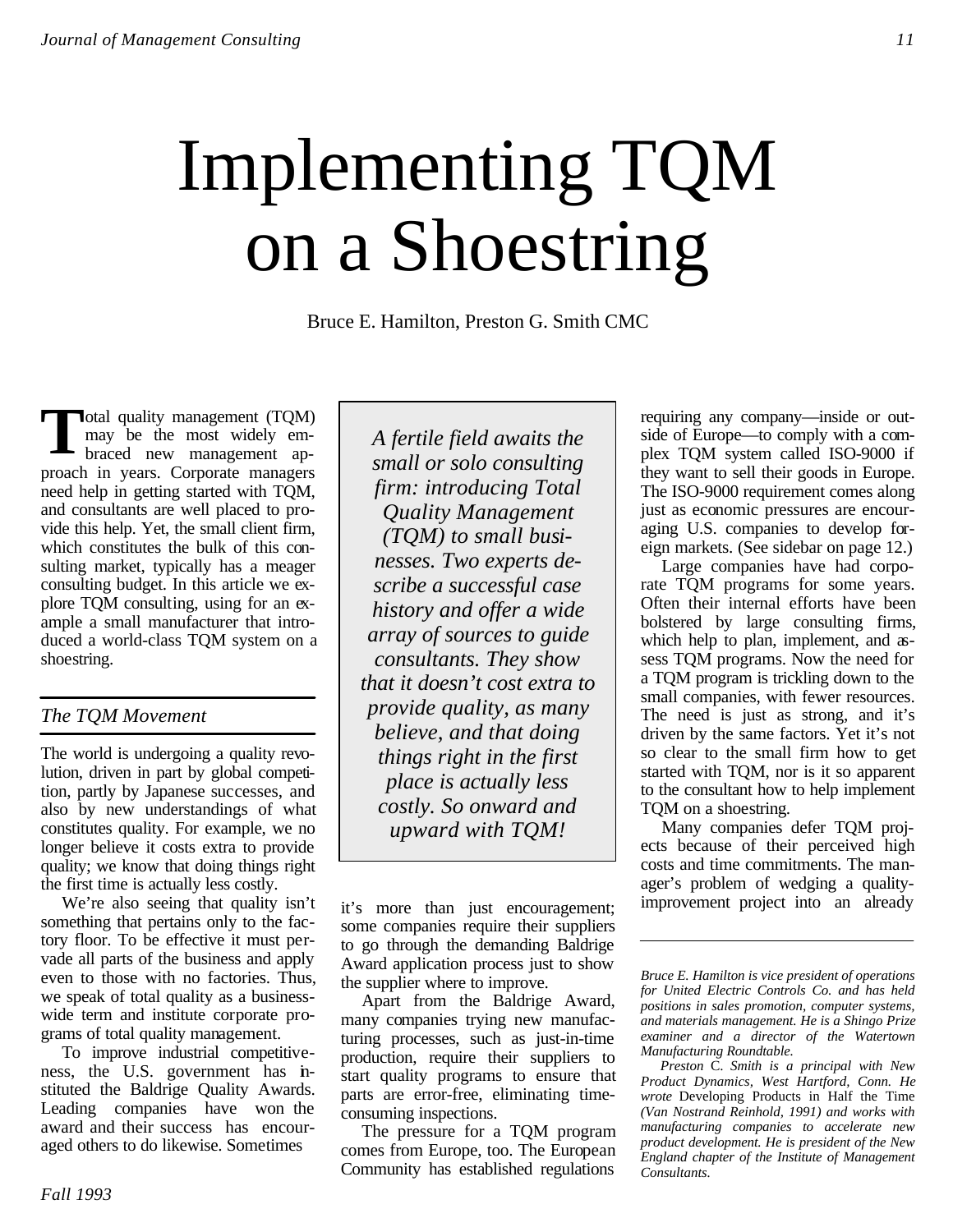#### *Who Needs It?*

Certification for the ISO -9000 quality standard will eventually become a requirement for selling to the European Community, although it's not now a barrier. The certification comprises 20 standards to which business must be audited for compliance. The audits are heaviest in time and expense during first certification, with recurring costs to cover periodic requalification.

Most larger companies, with existing international sales are actively pursuing adherence to the standard. But many smaller ones may be weighing the costs and benefits of compliance. Most small businesses—for whom audit costs can range between \$10,000 and \$30,000, with recurring lesser requalification costs—are regional and therefore don't feel the immediate threat to their revenue.

Some larger American companies require ISO-9000 certification as a precondition for business partnerships, but this isn't common. So, small business may fairly consider the costs of ISO-9000 certification to be greater than the benefits. Some firms have adopted a middle ground by embarking on internal compliance efforts for each of the 20 standards, while forgoing the formal audits. Their aim and public claim is to "operate in compliance of ISO-9000," rather than be certified.

The ISO-9000 standard itself is a commonsense quality system designed to interlink all internal business functions to ensure that the customer gets what's asked for. It's not a quality or productivity *improvement* system as such but a sound basis for continued development of TQM. Small-business consultants can best serve their clients by helping to assess the need for certification or compliance. Unlike continuous improvement, ISO-9000 certification cannot be done on a shoestring, and might be better deferred until TQM improvements are in place.

frantic business day is daunting. And gaining financial approval for external help is hardly in the cards during a recession.

But many companies face this same issue, so it can be a consulting opportunity, particularly for small or solo firms. Small companies have some clear advantages for small consulting firms. Large consultancies are generally geared up to serve larger client firms, so they're at a disadvantage with smaller clients, especially when cost is paramount. And there are far more small prospective clients than large ones. As Figure 1 shows, for every U.S. manufacturing company with 500 or more employees, there are 20 manufacturers with 20 to 499 employees. For service companies, the ratio is 40 to 1.

#### *What is TQM? The only agreement seemed to be that total quality was rarely total.*

The pressures are such that small companies will adopt TQM, and many small ones are or will be trying to. How do we serve such clients? We offer some suggestions, but first let's get an idea of the questions these prospective clients ask about TQM and how consultants can answer.

#### *Client's Questions About TQM*

Since winning the Shingo Prize for Manufacturing Excellence, United



#### **Figure 1.** Distribution of Prospective Client Firms by Number of Employees.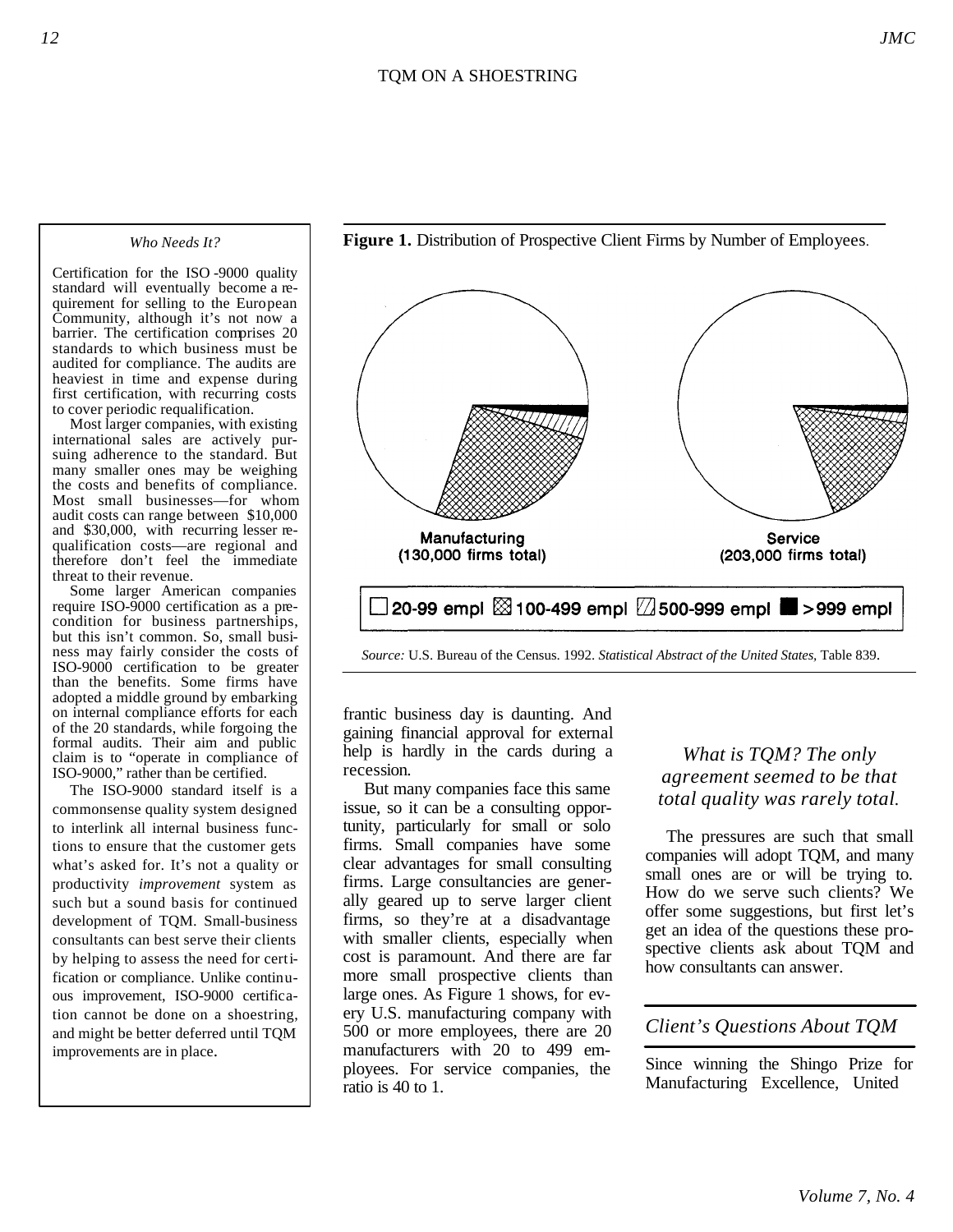Electric  $\frac{1}{1}$  has been visited by dozens of companies looking for information on how to establish a Total Quality and Productivity program. Some of the questions they ask most frequently are:

- What is TQM?
- How did United Electric begin its TQM process?
- How do we find time for quality improvement?
- How do we afford quality improvement?
- Who leads the quality improvement process?
- How do we get employees to participate?
- What are the biggest inhibitors to TQM?

Like many smaller manufacturers, United Electric (UE) has struggled with these questions in its efforts to revitalize its systems for quality and productivity. Faced with limited time and resources, the firm has fashioned a project for continuous improvement. It balances returns against investment through strategic use of reading, consultants, and public workshops. Here's UE's response to these questions, together with recommendations on where the consultant can best contribute to a small-business TQM program.

#### *What is TQM?*

At a recent meeting of 50 New England manufacturing vice presidents, TQM case studies of three companies were presented. The first focused on "just-in-time" methods, another on lis-

tening to the customer, and a third suggested that TQM was just common sense and needed no specific program or structure. A polling of manufacturing executives in attendance produced still more definitions of TQM. The only agreement seemed to be that total quality was rarely total. Usually leadership and participation was confined to production. It appeared that many companies have not adequately defined what they're trying to do. When companies visit United Electric, often the first question asked is "How do you define TQM?"

At UE, we use the expression "continuous improvement" to describe TQM. Based on ideas from the Toyota Production System (TPS), as described by Shigeo Shingo and Taichi Ohno, continuous improvement was first applied only to production. Later, thanks to a fortunate association with Ryuji Fukuda,<sup>2</sup> the improvement process broadened to cover all functions companywide. Fukuda's process for improving is a simple three-step model:

- Identifying reliable methods. A reliable method is any process that will consistently improve quality and productivity.
- Creating an environment that supports these new methods. This environment requires continuous learning of reliable methods and also the freedom to practice them.
- Keeping all employees practiced in the reliable methods. UE began with several key reliable methods learned from the TPS: waste identification, kanban, and mistake-proofing.

Later, through additional study, UE added the 5S process and many prob-

lem-solving methods, such as causeand-effect diagrams with the addition of cards (CEDAC) and Jidoka (see box on page 14). Each year UE's list of reliable methods has grown, and it now covers more than three dozen key strategies. The process has extended beyond production to involve engineering, finance, and sales-marketing. One lesson learned is that if the "favorable environment" is provided, the learning process grows in both breadth and depth of understanding. No single book or method does the trick; there is always something new to be learned. Some time ago UE allowed a competitor to tour its factory. When asked what literature he used in his company's improvement process, he said, "Oh, I read some book, can't remember the name. They're all the same anyway . . ." Now, years later that competitor's static approach to TQM continues to falter.

The consultant can first help these clients by defining TQM as a tool for continuous improvement that both improves quality and reduces costs. A TQM program that focuses mainly on defect reduction covers only one of the seven wastes identified by Toyota. It might generate more early costs than returns. At United Electric, focusing first on the waste of overproduction saved the firm over \$1 million in inventory costs in the first year alone. By focusing first on cash generation, UE made enough gains to finance later improvements. The TPS model is ideally suited to both the small business and the small-business consultant because its concepts are simple and require little or no investment. By focusing on the Toyota model for lean production, the consultant maximizes opportunities for early gains in productivity and quality.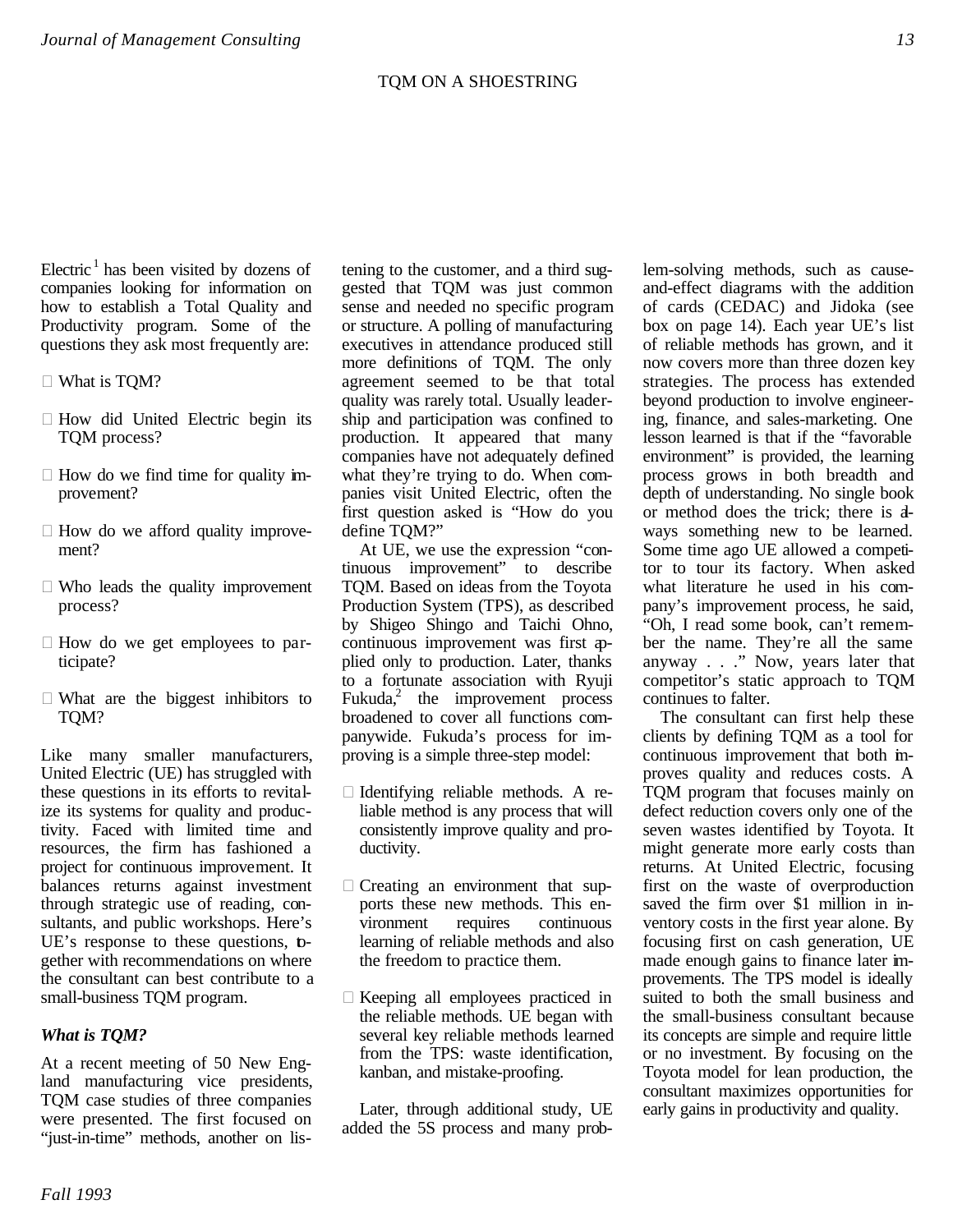#### *Reliable Methods of the Toyota Production System*

Along with the shift from large-lot to small-lot production comes a whole new language and set of acronyms. Understanding them will be critical to helping your clients make the best choices. Below are explanations of lean production terminology.

**TPS.** The Toyota Production System encompasses a broad range of proven techniques to reduce costs by eliminating waste in production. "Lean production" itself is an American synonym for TPS, made popular in the book *The Machine that Changed the World*. The TPS system is often described pictorially as a house with a TQM foundation, a floor of Production Smoothing, and pillars of JIT and Jidoka.

**TQM.** Total Quality Management describes an active, companywide quality system. Inspection of products is largely replaced by thoughtful planning, control, and continuous improvement of processes. Employees in all functions are educated and empowered to identify and eliminate wastes.

**JIT.** "Just in Time" means produce only what is needed, when needed, and in the amount needed using a minimum of materials, equipment, labor, and space. A wide range of JIT techniques can achieve this goal, and some are described below.

**Waste Identification.** This is the keystone of TPS because it requires that management and workers see their workplace in an entirely different way. It's the essence of the shift manufacturers must embrace for any part of lean production. Toyota describes seven wastes that must be eliminated in production. These are overproduction, waiting, transportation, processing, storage, motion, and defects. Many books on JIT describe these wastes in detail, but an easily readable source is *Kanban Just-in-Time at Toyota*.

**Kanban.** This is the Japanese word for "sign," the kind that sits at a storefront to describe what is being made. Kanban is a simple inventory-control system that reintegrates information flow with material flow. A box of material of standard quantity is produced and stored in the producing work center along with its kanban, or card. Material is withdrawn by the consuming work center when it is needed; this

is referred to a "pull system" (Taichi Ohno says he got the idea from visiting an American supermarket.) As the material is withdrawn, the kanban is returned to the producing work center as an order to produce. At United Electric, this technique was largely responsible for reducing excess inventories by \$2 million in just one year.

**SMED.** Single Minute Exchange of Dies, a concept pioneered by Shigeo Shingo at Toyota, aims to reduce all factory set-ups by 59/60ths. In other words, a set-up of one hour should take one minute. This may sound like a bold claim, but it can be realized with surprising ease. Dr. Shingo's book *A Revolution in Manufacturing* is a must-read for anyone seriously considering TPS. The implications of SMED to the traditional large-lot production system are mind-boggling. Think about how your client's factories would change if the economic lot size for all parts could be reduced by 98 percent.

**Poka-yoke.** This means "mistake-proof" The concept, also from Shigeo Shingo, is perhaps the most underused technique from the TPS. In his book *Zero Quality Control*, Shingo describes devices and techniques that eliminate the need for human judgment in production, thus eliminating the human tendency to make mistakes. As production lot sizes are continually reduced, the need increases for defect-free parts. At United Electric, we have seen part yields in specific "problem" processes increase from 80 percent to 100 percent through the use of poka-yoke devices.

**Production Smoothing.** This concept, also referred to as "one-piece flow," requires aligning and balancing factory processes to minimize work going on between processes. It also requires that changeover from model to model be smoothed so that workers can produce many different mo dels simultaneously.

**5 S's.** Each of the five S's is a Japanese word to describe the importance of good housekeeping. Most factories are junk repositories, with old benches, fixtures, cabinets, machines, inventory, and trash everywhere. Before beginning improvement, the TPS requires that you throw out these unneeded items (Seiri) and then organize those that are left (Seiton) in a

visually clear manner. The factory should be spotless (Seiso) and all equipment maintained (Seiketsu). Finally, workers should follow existing rules and standards (Shitsuke). Toyota recommends the five S's as the first step to improvement. These no-risk actions bring surprising results. When United Electric began to identify unneeded equipment, we literally had enough excesses to set up another entire business. Once removed, a previously cluttered environment became open and visually easy to understand. A sourcebook for implementing this technique is *JIT Factory Revolution*, by Hiroyuki Hirano.

**VCS.** Use of Visual Control Systems in the factory is another no-risk way to improve. Too often people use visual-control devices only for emergency contingencies (e.g., an EXIT sign or a HAZARDOUS WASTE symbol). Use of VCS throughout the production process clarifies responsibilities and opens up communication. Michel Greif's book *The Visual Factory* is an excellent resource for making the best use of visual control to improve quality and productivity.

**CEDAC.** It means Cause and Effect Diagrams with the Addition of Cards. Use of CEDAC at United Electric enabled us to identify causes and cures for stickier problems, or problems that involved several different departments for solution. The technique is described in detail in Ryuji Fukuda's book *CEDAC*.

**JIDOKA.** This combines several elements that amplify worker productivity by transferring repetitive manual operations to a machine. The first element involves techniques to identify, measure, and separate human work from machine work. A second involves changing machines to shut down automatically when defects are detected. By transferring operations to machines and eliminating the need for a worker to "stand and watch," the worker gets time to handle multiple processes at the same time. For a more detailed explanation, read *JIT Factory Revolution*.

This is by no means a complete list of new terminology. But it's complete enough to save your client millions of dollars, as it has for United Electric.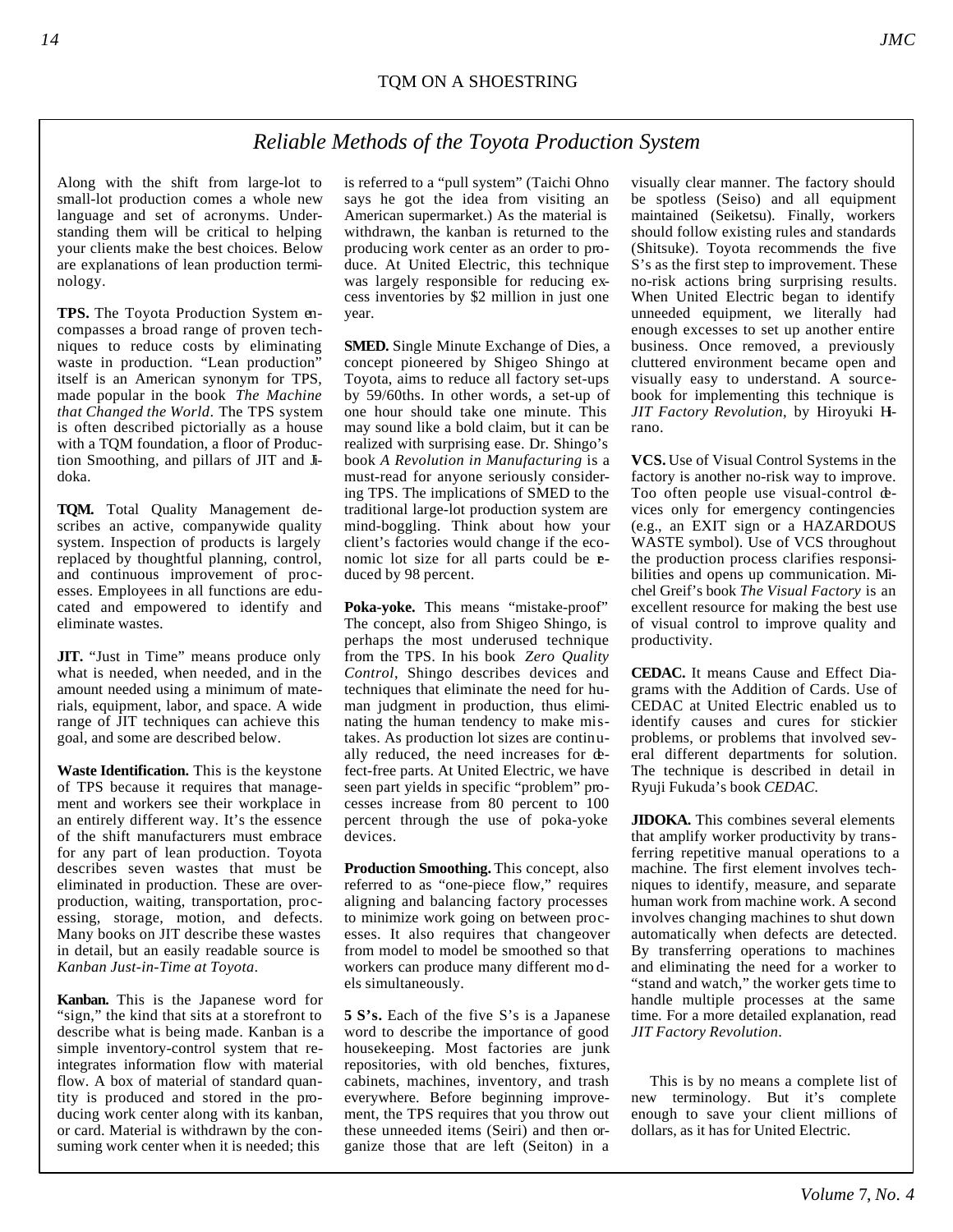Using Dr. Fukuda's model as a framework, the consultant can help clients identify and learn reliable methods, and create a workplace environment conducive to their practice. The role of coach may last well over two years as the breadth and depth of learning and participation grows.

#### *How did UE begin its TQM process?*

UE began with what Shigeo Shingo called "constructive dissatisfaction." Most of UE's performance and financial indicators needed improvement and tried-and-true production methods weren't working. So the employees started reading. Their first book, *The Goal,* a novelette about a manufacturer struggling with change, was distributed to every employee in the company. For many it was the first book they had read in years. Because it articulated the problems faced at UE, it created an excitement for change that got them started on continuous improvement. They followed up with workshops that brought the ideas from the book into the business.

#### *Shigeo Shingo noted that most employees would eliminate waste, if they could only identify it.*

Other books followed. Robert Hall's Zero *Inventories* and Richard Schonberger's *World-Class Manufacturing* were good primers for the methods of the Toyota Production System and served as the blueprint for UE's first improvement plan. They led also to more direct sources of the TPS: Shigeo Shingo and Taichi Ohno. From there on, UE established a still-growing library that now holds more than 300 books. (See sidebar for sources of these materials.)

Small-business consultants can leverage their involvement by careful selection of books for use in the TQM effort. UE's library for quality and productivity is a priceless resource with a moderate price tag. Advance study by the consultant can give the client a big head start. And the consultant can act to translate learning into action. In *The Goal,* for example, certain dice games played to demonstrate dependency and statistical variation can be replayed in a classroom setting. Later, the ideas translate more easily to the factory setting.

#### *How do we find time for quality improvement?*

The TPS concept of value-added manufacturing teaches that 95 percent of the elapsed time to build a product is wasted. Shigeo Shingo noted that most employees would eliminate waste, if they could only identify it. The key to making time for quality improvement is in learning to identify waste in production. Waste—anything that adds no value to the customer—could be found in any of seven forms: storage, transportation, overproduction, defects, inadequate processes, waiting, and motion. At UE, overproduction (producing for stock rather than customers) was so rampant that a modest first reduction in lot sizes created more than enough time for continuous improvement. We have seen the same situation occur at other companies.

On day one, before any improvements could be seen, someone at UE had to allow production employees the time to learn about TPS and the seven wastes, or nothing further could

#### *Information on TQM: UE's 10 Best Sources*

United Electric used many sources of information in implementing TQM:

- 1. **Productivity Press,** Cambridge, Mass. Publishes a library of dozens of the best books on continuous improvement, chiefly from Japan, induding the works of Shingo, Ohno, Fukuda, and Hirano. It conducts public workshops and seminars as well as study missions to Japan.
- 2. **Goal/QPC,** Methuen, Mass. A nonprofit quality organization and publisher of total quality materials, also conducts local and national workshops.
- 3. **Goldratt Institute.** Founded by Eli Goldratt, author of *The Goal*, this institute promotes Theory of Constraints, dealing with change management.
- 4. **American Society for Quality Control (ASQC).** Society for quality professionals, also publishes a large library of quality improvement texts.
- 5. **American Production and Inventory Control Society (APICS).** Society for materials professionals, publishes materials and holds workshops on JIT.
- 6. **Society of Manufacturing Engineers (SME).** Society for manufacturing professionals; also a publisher of TQM-related materials.
- 7. **Baldrige Award criteria**. These are free, from the National Institute of Standards and Technology, Washington, D.C. An excellent template to improve quality.
- 8. **Shingo Prize criteria**. Also free, from Utah State University, Ogden, Utah, administrator of the prize. Criteria for the prize follow the Toyota Production System, which UE used as its model for continuous improvement.<br>9. Association
- 9. **Association for Manufacturing Excellence (AME).** A broad-based society for industry dedicated to American competitiveness and lean production systems.
- 10. **Local universities**. There are pockets of excellent research and resources at many universities.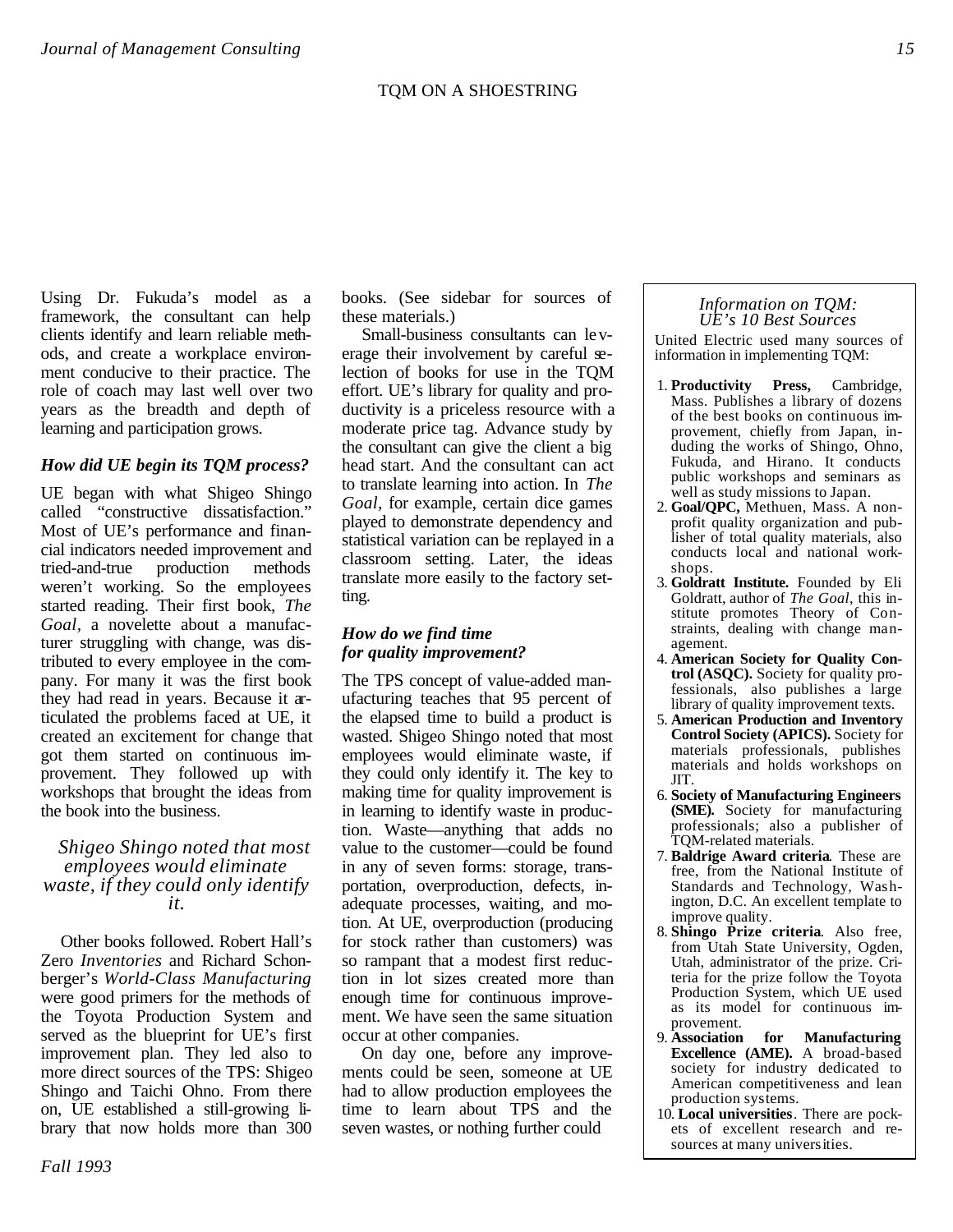have occurred. UE's president, Dave Reis, can be applauded for taking that leap of faith in 1987 when time spent away from production was recorded as "nonproductive." But once in progress, the TPS created time.

The consultant can help the small business two ways: first, he helps to identify the "low hanging fruit," waste that can be easily removed to create more time for improvement. At United Electric, an early analysis of flow distance for a major product reduced the distance from twelve miles to 40 feet, cutting time to produce from months to days and eliminating huge work-inprocess inventories. By moving all operations to a single production cell, a no-risk improvement created time in a dozen departments that had previously been involved in production.

Second, the consultant can prepare the small-business CEO for the pattern of events that is likely to occur during the early stages of improvement. Negative effects are short-lived but can be harrowing. The consultant may be able to help the CEO to network with other executives who are further along in the TQM process.

#### *How could we afford quality improvement?*

UE's investment in education is about \$5,000 a year for books and about the same for public workshops. UE's  $\infty$ sociation with consultants has been mainly through public workshops or as coaches, enabling the company to learn from the best, yet maintain a modest budget. United Electric doesn't account for the time employees spend on continuous improvement, but it's probably about an hour a day per employee This is a part of the time employees have

gained through elimination of wastes. Although there has been investment in mistake-proof and quick-change fixturing, these costs have paid for themselves a hundredfold. Inventory reduction alone saved \$1 million in 1988 and \$2 million in 1989. Inventory has decreased by 70 percent since the TQM project began. Lead times to customers have been reduced from two months to two days. The added revenue this has produced has increased shipments per employee by 40 percent.

*TPS can be started on a shoestring, for the cost of a dozen books, and it's best implemented internally with the consultant as coach.*

In retrospect, the answer to "How can we afford quality improvement?" is easy. But too often, small companies forgo TQM until they can afford to "buy it." TPS can be started on a shoestring, for the cost of a dozen books, and it's best implemented internally with the consultant as coach. Once under way, it pays for itself and more.

The consultant can help create the vision for improvement that favorably demonstrates the costs and returns. Once again, by focusing on identifying and eliminating non-value-added wastes, the consultant and client can effect early returns of both time and cash.

#### *Who leads the qualityimprovement process?*

The answer depends on where you stand in the life of the improvement process. Someone has to be first to suggest a quality-improvement process. This may be the president, but it is more likely to be the chief of operations or someone in his organization. It could also be a customer or a supplier—even a consultant. But after the first spark, the leadership must pass to someone with enough authority to "let" things happen.

The ideas spawned in the Toyota Production System deal with removing the waste from making something. They aren't so much in the domain of marketing or engineering or financial people. Typically only someone in manufacturing knows how a product is made. So leadership is probably best placed in operations. Often, operations or manufacturing managers complain that they can't introduce total quality because their boss isn't involved, or because other departments—sales or engineering—won't participate These managers should focus on what they can do, not what they can't do. In the beginning phases of a TQM project, production can lead, and other departments can follow if they see it to be in their interest. Ultimately, if a TQM program succeeds, it must be embraced by management and the entire corporation. But it's not realistic that every improvement should begin that way. Over time, a TQM project should have many leaders.

The consultant's job is to recognize at each phase who the real leaders are and to focus resources and attention in that direction. These leaders may be managers or straw bosses. They're the ones having what Shingo called "constructive dissatisfaction."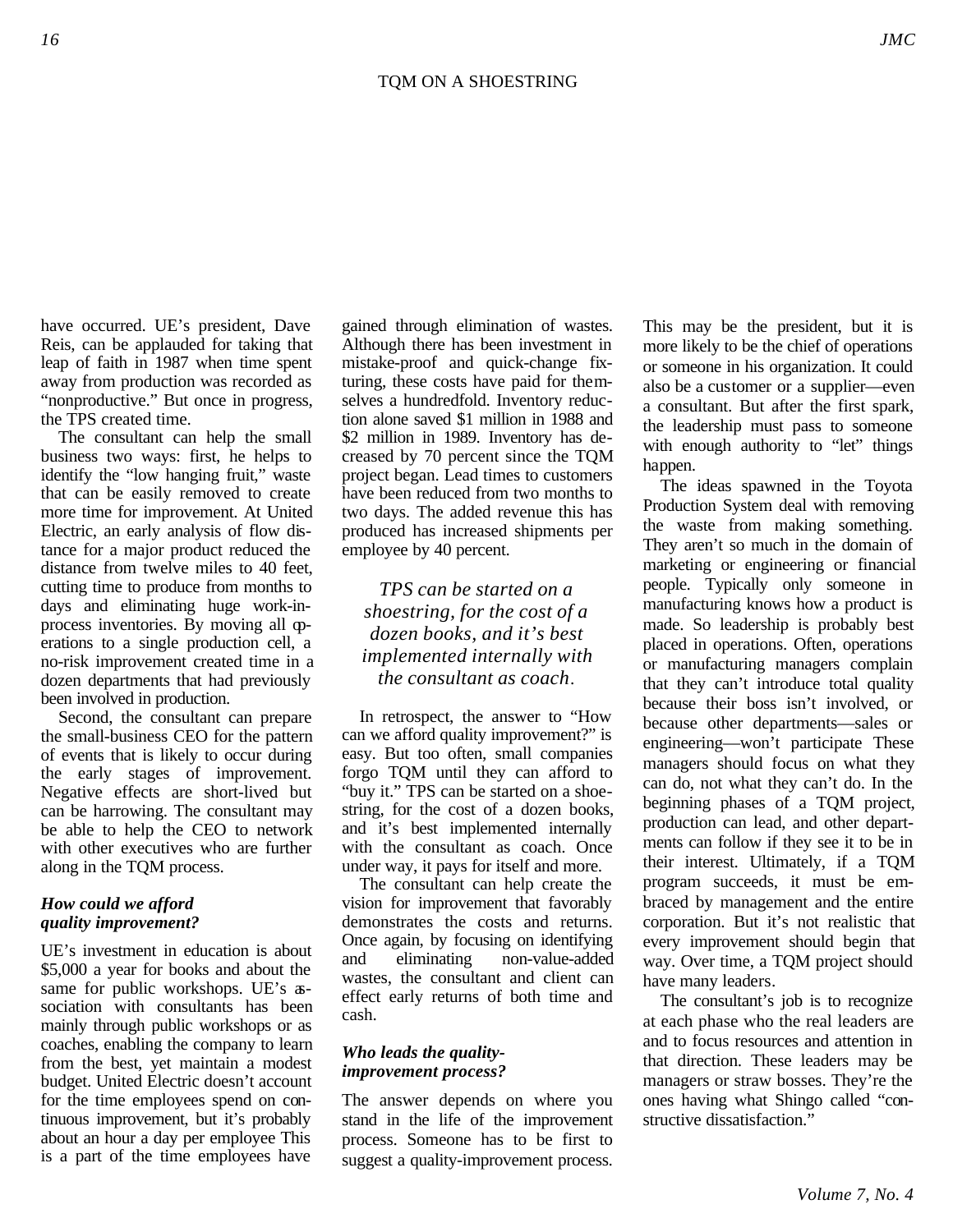#### *How do we get employees to participate?*

 Ryuji Fukuda recommends that managers identify reliable methods for continuous improvement and then create a favorable environment to learn and practice these methods. At UE, key elements include perseverance, patience, and a commitment to employee education. It educates them primarily through individual and group reading, and through UE's small-group improvement activities—Action Centers. Employees who become expert in a particular reliable method are, in effect, UE's internal consultants. Since 1988 United Electric has established a total employee involvement program that recognizes and rewards individual and group participation. Employees earn chances toward monthly, quarterly, and annual drawings with prizes ranging from tickets to sporting events to getaway weekends to all-expense-paid cruises. Current participation is at 90 percent.

Bringing compensation and reward systems into alignment with TQM can be a key contribution of the smallbusiness consultant. In most small companies, pay administration hasn't changed in decades and doesn't reflect the new contributions expected of employees. The question of fair compensation for new roles may arise early or late in TQM, but it's wise to be prepared early.

#### *What are the biggest inhibitors to TQM?*

John Milliken, CEO of Milliken Corp., a Baldrige Award winner, said the three biggest inhibitors to improvement are "top management, middle management, and first-line supervision," To the extent that these people must enforce corporate policy, they're usually more accomplices than ring leaders. The real culprits are the policies—cost accounting, salary administration, pricing—by which day-to-day decisions are made. These are mostly out of sync with new strategies for quality and productivity, and they're rarely questioned by anyone empowered to change them.

#### *If there is one single role that only top management can play, it is revising obsolete policy.*

Consider an example of distribution policy. In a traditional large-lot production environment, finished goods inventories often are maintained as compensation for long production times. This is true at the factory and also throughout the network of independent distributors. The need to provide fast customer service encourages excessive shelf inventory. It's common for manufacturers to institutionalize this waste through policies that reward distributors for holding excessive stock. Such policies often allow distributors periodically to return a percentage of unsold inventory for rebate. Over time, large stocks of residual, slow-moving finished goods inventory build up at the factory. Cash flow of both the manufacturer and the distributor suffers because of overproduction, storage, and transportation.

When UE adopted small-lot, shortlead-time production and began eliminating finished goods stocks, the policy rewarding large distributor stocks became antagonistic to productivity and service. UE sales managers realized this and began easing off stock-quota guidelines. One distributor found it could hire an additional salesperson with money saved from excessive stocks.

If there is one single role that only top management can play, it is revising obsolete policy. Ultimately, management should be less concerned with trying to create a new culture and more concerned with changing old laws. No other venture costs so little and produces so great a return. The earlier that policy is questioned, the earlier the return. As an external observer, the consultant can play a valuable role in identifying policies due for change.

#### *How the Consultant Adds Value*

For each question just discussed, we have suggested how the consultant can help in dealing with it. But helping a small manufacturer begin TQM on a limited budget involves more than just these questions. Here we provide more general guidance on handling the engagement and working with the client.

The crucial issue in starting a TQM program is finding the time to do it. Much time ultimately will be needed, and the time demands will continue. Finding time is especially difficult at the outset, before any gains have created extra time to reinvest in TQM.

The client and the consultant must discuss at the very beginning who will invest the time. The easy answer is that the consultant's time will be spent, but for several reasons this is not advisable:

The client needs to invest heavily to mold the program to his style and assume ownership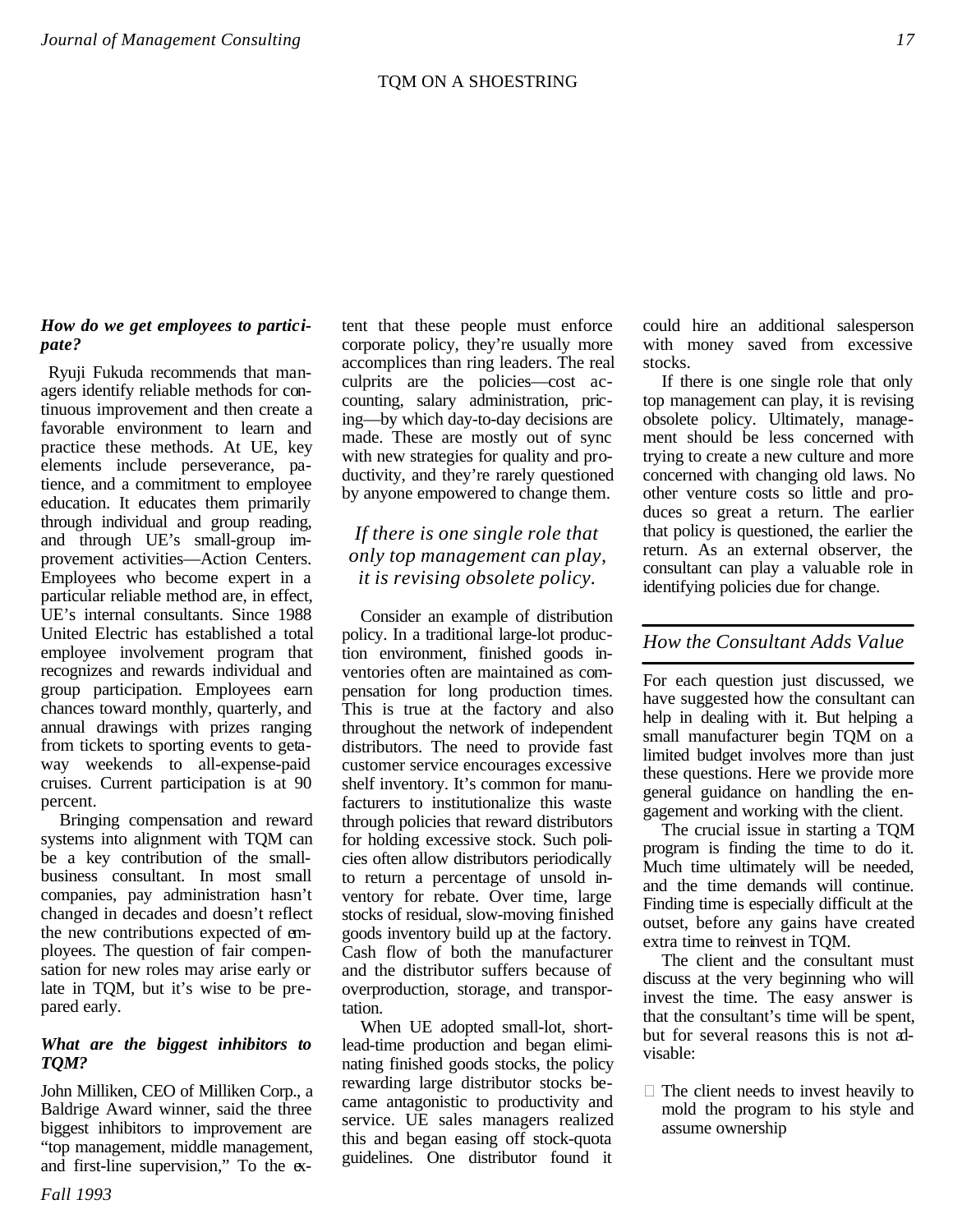- Ultimately, the client will want to wean himself away from the consultant's help
- The consultant's time translates directly into client expense, and while staff time is precious in a small company, expense money tends to be even more precious

Thus, the right strategy for a small company is to shift the time burden as much as possible to the client and use the consultant's time in areas where it's far more effective than client time. This means the consultant operates in advisory, oversight, and monitoring roles rather than in hands-on work. A retired Navy captain explained how the Navy did it. To train midshipmen, a group of them would supervise a shipcleaning operation, wearing white gloves. At the end of the day, the gloves were inspected, and the midshipman with the cleanest gloves was called the best delegator.

A large consulting firm often assigns a team of consultants to a project, headed by a team leader. If the team is large enough to support it, the leader takes the oversight role. With a company on a shoestring budget, the consultant acts in this team-leader role, keeping his gloves clean, and employees become "consultants." For this leveraged system to work, management must commit the time of selected employees and relieve them of other duties. Management thus signals its support of the TQM program, precisely as Dave Reis of UE did.

This role doesn't mean the consultant minimizes contact with the client. Such programs can lose momentum without frequent follow-up and feedback. The consultant must take responsibility for keeping on top of the project. The trick is to invest little of the consultant's time at each occasion. Quick visits and especially phone calls work well. An effective way to use modern technology is to have one party fax a diagram or an outline (not text or a report) to the other and then call to discuss it. Whichever medium is used, the key is to do it regularly, even if there appears to be nothing to discuss.

#### *Identified change is the link that fertilizes the program and allows it to blossom.*

The consultant should make a point of staying close to the CEO. The CEO is the company's nerve center, and his continuing support is essential to the success of a culture-change program like TQM. Fortunately, in a small company this isn't hard to do: although the CEO is busy doing many things, he generally makes tune to see the consultant. There is another reason for staying close to the CEO in a small company. Small companies often are privately held. Their CEOs can be isolated from outside advice, particularly if family members dominate the board of directors. In this situation, the CEO needs an outside viewpoint, especially with an unfamiliar program.

With TQM, it's essential to identify and celebrate changes. Change is the desired output and also the required input to sustain the program. In other words, identified change is the link that fertilizes the program and allows it to blossom. The consultant can add great value here Often change isn't apparent to insiders, or they don't want to "toot their own horn." Sometimes, the change doesn't seem very radical, so people wait for something more miraculous to occur. If signs of change can inspire more of it, the consultant and client people all need to be watching for change and ensuring that it doesn't go unnoticed. The consultant is likely to handle this task better at the outset, and part of his job is to model for the client how success is identified and propagated.

Another strategy for the consultant working on a shoestring assignment is to stretch the client's expense funds as far as possible. He can use prepackaged materials—books, audio tapes, and videos—and avoid live training, short courses, and customized materials.

This doesn't mean one should always be sparing. Sometimes highleverage special opportunities will more than pay for themselves, perhaps in motivation. If employees have gotten a great deal out of a certain book and the author is reasonably accessible, you might celebrate employees' studiousness by having the author come to lead a seminar.

Lastly, be careful about consultant travel expenses. The simplest way is to cultivate local TQM clients, so you can visit them frequently without incurring airfare expenses.

#### *Suggestions on Tactics*

Our experience with these programs leads us to offer several specific techniques that allow the consultant to leverage his value.

You'll depend greatly on employees to get the work done, so be definite about assigning project responsibilities and getting commitment on completion. If these commitments start to